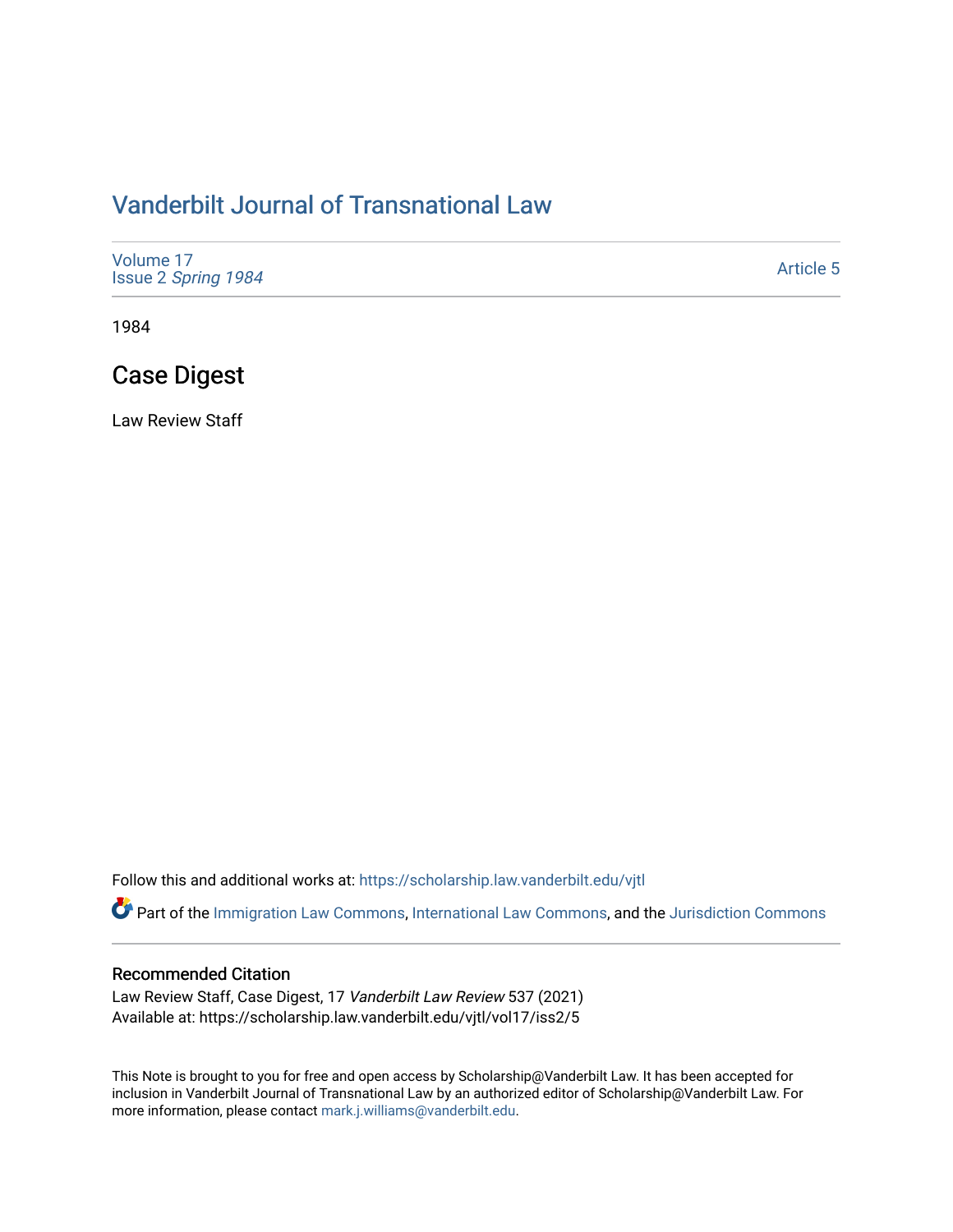# **CASE DIGEST**

This *Case Digest* provides brief analyses of cases that represent current aspects of transnational law. The Digest includes cases that apply established legal principles to new and different factual situations. The cases are grouped in topical categories and references are provided for further research.

#### TABLE OF CONTENTS

| II. ALIENS' RIGHTS                             | 540 |
|------------------------------------------------|-----|
| III. CUSTOMS AND TRADE REGULATION              | 541 |
| IV. FOREIGN RELATIONS                          | 543 |
|                                                |     |
| VI. INTERNATIONAL PATENT AND TRADEMARK REGULA- |     |
|                                                | 545 |
| VII. JURISDICTION AND PROCEDURE 546            |     |

#### **I. ADMIRALTY**

POINT OF FINAL LOADING **AND ROUTING** IS **PLACE** OF **SHIPMENT** FOR **PURPOSES** OF VALUING **LOST** CARGO; PRIVATE CARRIER'S BOTH-TO-BLAME **CLAUSE** IS ENFORCEABLE-Allseas *Maritime, S.A. v. M/V Mimosa,* 574 F. Supp. 844 (S.D. Tex. 1983).

Cargo interests sued the *MIV Mimosa* in maritime tort for colliding with the *Burmah Agate,* which was carrying crude oil that had been loaded at a Bahamian transshipment point, South Riding Point (SRP), and was worth forty-two dollars per barrel at the time of the collision. *Burmah Agate* had received most of her cargo from a supertanker that had left Africa when the crude was worth twenty-five dollars per barrel. SRP storage facilities supplied the rest of the cargo. Hoping to expedite settlement, the court ruled on two issues: (1) what point constituted place of shipment for purposes of valuing crude and (2) whether the bothto-blame clause in the affreightment contract was enforceable. The court held that the place of shipment of the cargo aboard the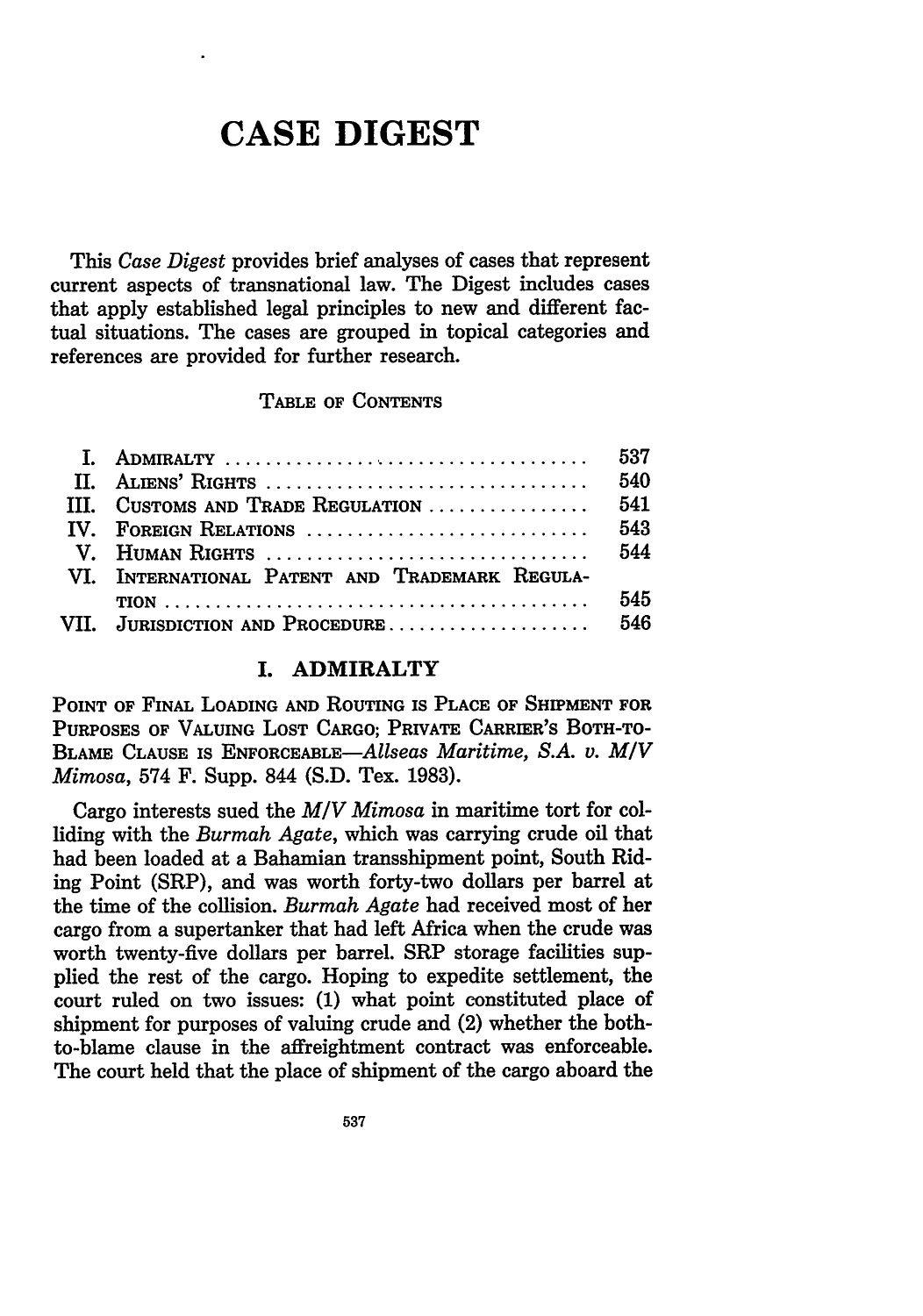*Burmah Agate* was SRP and that the both-to-blame clause was enforceable. The court concluded that the measure of damages for lost cargo is the value at the time and place of shipping, reasoning that a separate and distinct shipment began at SRP because the *Burmah Agate* had received part of her cargo from the supertanker at SRP, SRP storage had supplied the rest of the cargo, and only at SRP was the final destination of the crude oil determined. The court also noted that its interpretation complied both with legal definitions of shipping and with the rule that the risk of loss to the cargo begins when the voyage commences. It explained that *U.S. v. Atlantic Mutual,* 343 U.S. 236 (1952), does not bar both-to-blame clauses between private parties, observing that public policy bars only common carriers from contractually avoiding liability for negligence. *Significance-The* opinion is the first to establish an approach for determining place of shipment for valuation of lost cargo and limits to common carriers the scope of the *Atlantic Mutual* prohibition against both-to-blame clauses.

**LAND-BASED NEGLIGENCE CAUSING AN** AIRPLANE CRASH **IN** INTER-**NATIONAL** WATERS **FALLS** WITHIN ADMIRALTY JURISDICTION-Miller *v. United States,* **18** Av. **CAS. (CCH) 17,912** (11th Cir. 1984).

In **1976** two men were killed when a private airplane flying from the Bahamas to Florida crashed in international waters forty miles southeast of West Palm Beach, Florida. Plaintiffs, relatives of the defendants, filed suit against the United States in **1980** and **1981** under the Federal Tort Claims Act, **28 U.S.C.** section 1346 **(1982),** alleging that the deaths resulted from the negligence of a land-based air-traffic controller. The United States Government contended that the suit should be brought under the Death on the High Seas Act, 46 **U.S.C.** section 746 **(1976),** because it involved a traditional maritime activity, the transport of passengers across international waters. The district court held that the case was cognizable as an admiralty action and dismissed plaintiffs' actions as being barred under the statute of limitations. The court of appeals affirmed, holding that this action fell within admiralty jurisdiction. The court examined the Supreme Court's analysis in *Executive Jet Aviation v. City of Cleveland,* 409 **U.S.** 249 **(1972),** which institutes a locality test that makes admiralty jurisdiction available when the wrong bears a significant relationship to traditional maritime activity. The appellate court reasoned that because the trip between the Bahamas and the United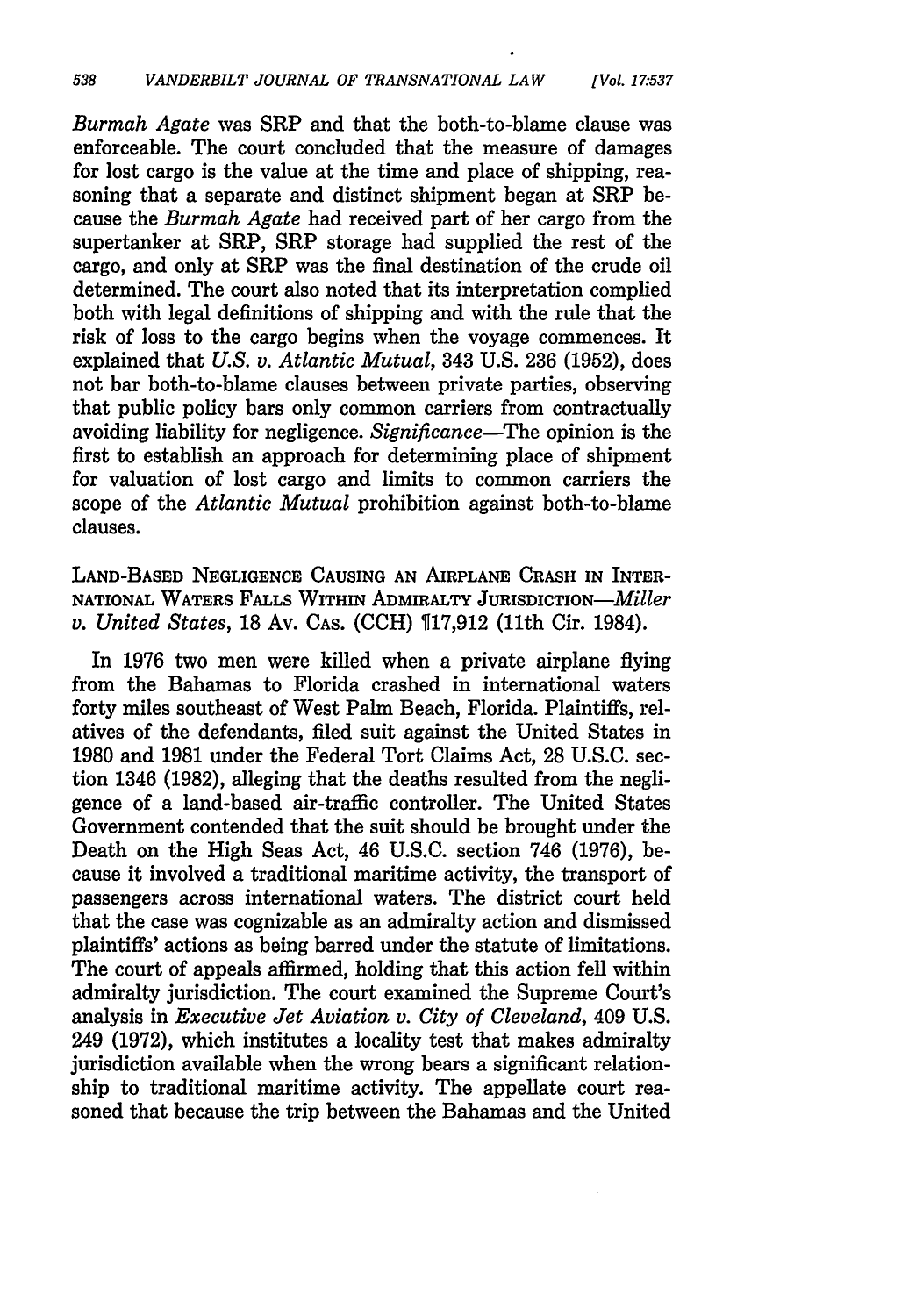States traditionally had been accomplished by ship, there was a maritime activity that met the *Executive Jet* test. *Signifi*cance-The court finds admiralty jurisdiction in an action involving land-based negligence on the basis of an attenuated resemblance to traditional maritime activity.

FREIGHT FORWARDER WHO BREACHES **A** FIDUCIARY DUTY TO HIS SHIPPER VIOLATES **THE** WIRE **FRAUD** *STATuTE-United States v. Armand Ventura,* 724 F.2d 305 (2d Cir. 1983).

Defendant, the agent of an ocean freight forwarder, was charged with violations of the wire fraud statute, 18 U.S.C. section 1343 (1976). Defendant allegedly operated a kickback scheme by employing non-vessel-operating common carriers to increase the amount charged the shipper for shipping freight and pocketing the difference between the amount charged and the actual cost of shipping the freight. The district court convicted the defendant, and the court of appeals affirmed, holding that an agent of an ocean freight forwarder has a duty to inform his shipper that a non-vessel-operating common carrier is employed only for purposes of inflating freight charges. The court noted that the Federal Maritime Commission's regulations, the contract between the shipper and the freight forwarder, and the freight forwarder's expertise and access to information created a fiduciary relationship between shipper and freight forwarder. Within the Second Circuit, the breach of the duty constitutes "a scheme of artifice to defraud [and] for obtaining money . . . by means of false or fraudulent pretenses [or] representations" within the meaning of the wire fraud statute. *Significance-This* marks the first time the United States Government has used the wire fraud statute to convict an agent of a freight forwarder for breach of the fiduciary duty owed to his shipper.

IN PERSONAM JURISDICTION OBTAINED BY ATTACHMENT OF PROP-**ERTY IS DIFFERENT FROM** IN REM JURISDICTION-Belcher *Co. v. MI V Maratha Mariner,* 724 F.2d 1161 (5th Cir. 1984).

A fuel supplier filed an action in rem in United States federal court against a ship to secure payment for a fuel shipment delivered to it. Previously, the fuel supplier had brought another suit in the Netherlands based on the same transaction in which jurisdiction had been obtained by attachment of the vessel. The Netherlands action was pending when the plaintiff had filed suit

*19841*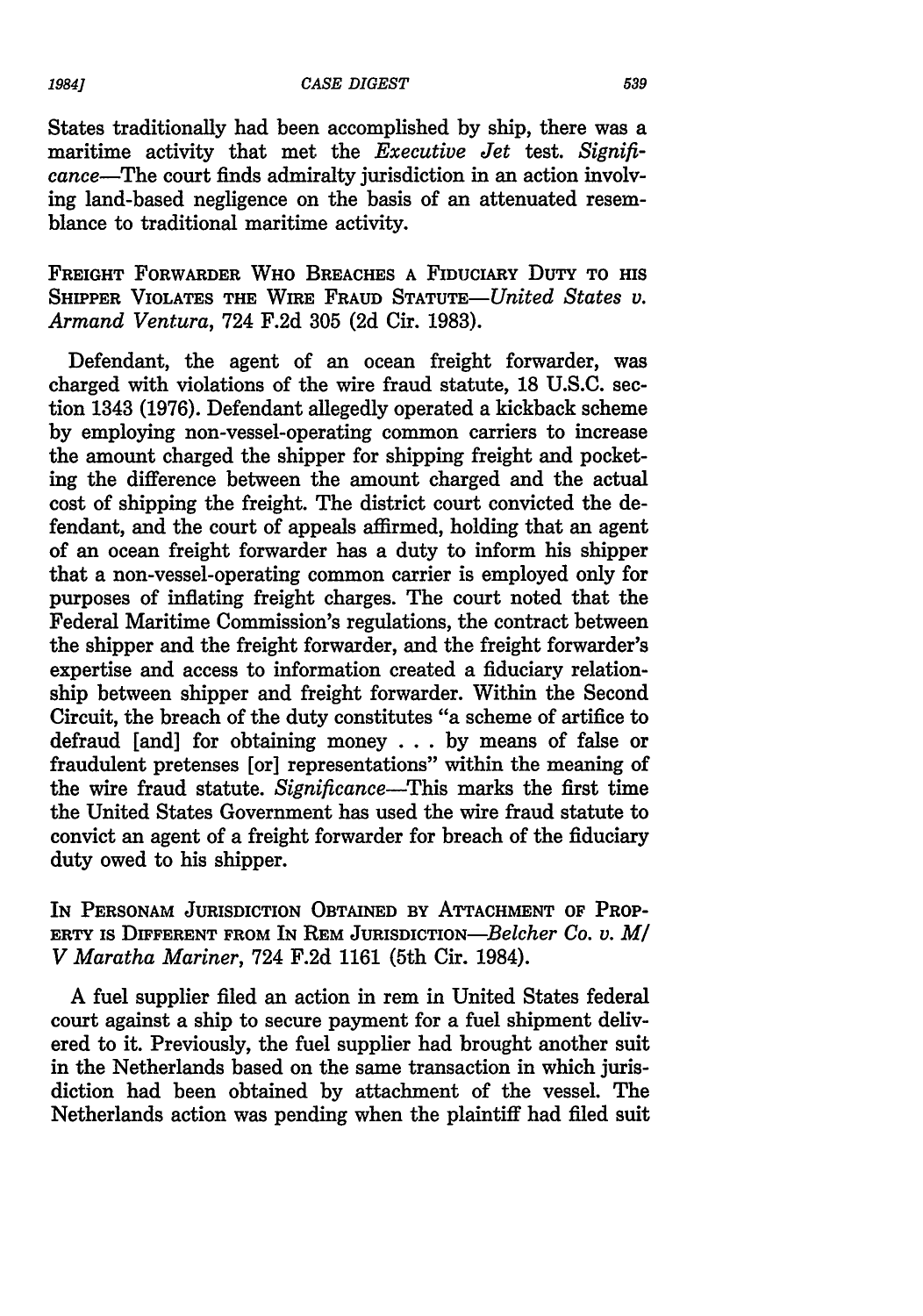in the United States. The district court dismissed the claim, finding that the Netherlands action was the equivalent of an in rem action and therefore was *lis alibis pendens.* The Court of Appeals for the Fifth Circuit reversed and remanded, holding that the suit in the Netherlands was in personam and that the ultimate issues in the two suits were different. The court recognized that an in rem action could not be brought in the Netherlands and that the attachment could not convert that case into an in rem proceeding. The court reversed dismissal because in personam and in rem actions arising from the same admiralty claim are permissible if a maritime lien exists for the in rem action. The court found the in rem issues to be: **(1)** whether there was a delivery of fuel; (2) whether the fuel was necessary within the meaning of the Federal Maritime Lien Act, 46 **U.S.C.** section **971 (1976); (3)** whether the amount charged was reasonable; and (4) whether the person who placed the order had authority under sections **972-973** of the Act. The sole issue in the Netherlands in personam action was whether the shipowner was contractually liable to the fuel supplier. The court held that staying the in rem proceedings until the Netherlands case was decided would avoid double recovery and repetitive litigation of issues. *Significance-This* decision contrasts an in personam proceeding in which jurisdiction was obtained **by** attaching property with an in rem action.

#### **II. ALIENS' RIGHTS**

CITIZEN OF **THAILAND DENIED SUSPENSION** OF DEPORTATION FOR **FAILING** TO **MEET** THE **"CONTINUOUS** PHYSICAL **PRESENCE"** RE-**QUIREMENT OF SECTION** 244(a)(1) OF THE IMMIGRATION **AND NA-**TIONALITY *AcT-Immigration and Naturalization Service v. Phinpathya,* 104 S.Ct. 584 (1984).

In January 1977 the Immigration and Naturalization Service initiated deportation proceedings against respondent and her husband, both citizens of Thailand, pursuant to section 241(a)(2) of the Immigration and Nationality Act (Act), 8 U.S.C. section 1254(a)(1) (1982) (as amended). Respondent had entered the United States as a nonimmigrant student and had remained without permission after her visa expired in 1971. In 1974 respondent returned to her homeland for three months. She reentered the United States with a nonimmigrant visa that she had obtained by misrepresenting her status to a United States consular officer in Thailand. During the deportation proceedings, respondent ac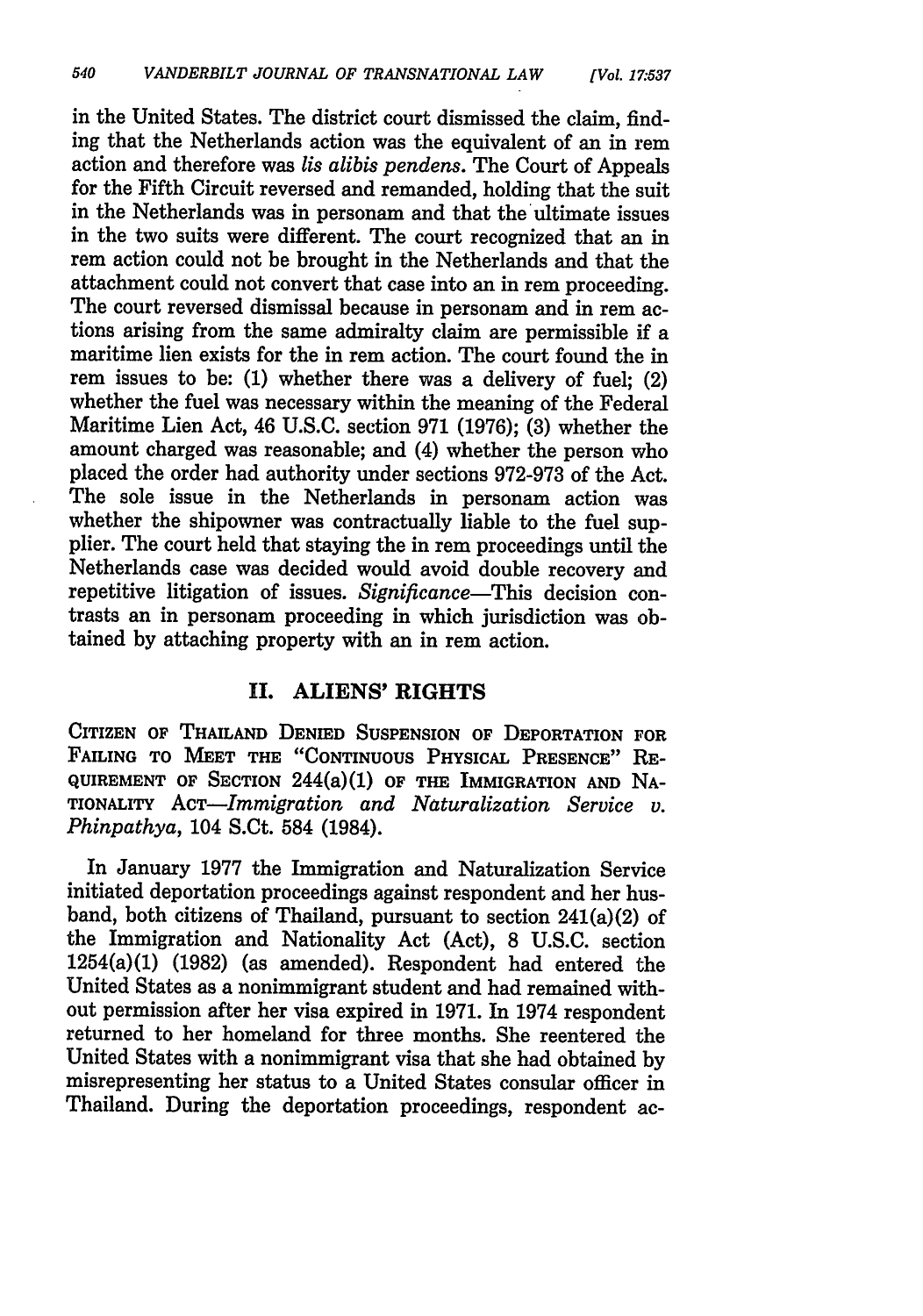knowledged deportability and applied for suspension under section 244(a)(1) of the Act. An immigration judge denied respondent's suspension because respondent had failed to satisfy the seven year "continuous physical presence" requirement of the Act. The Board of Immigration Appeals (BIA) affirmed. The court of appeals reversed, holding that the BIA had erroneously emphasized both respondent's illegal status in the United States before her departure and the greater risk of deportation caused by her departure. The court concluded that an absence from the country cannot be "meaningfully interruptive" unless it increases the risk of deportation and decreases the hardships engendered by deportation. The Supreme Court reversed, holding that respondent did not satisfy the "continuous physical presence" requirement of section  $244(a)(1)$ . The Court stated that: (1) under general rules of statutory construction section 244(a)(1) does not permit exceptions to the "continuous physical presence" requirement; (2) a liberal approach to statutory construction is inconsistent with the congressional intent underlying the requirement; and (3) the "continuous physical presence" requirement is independent of the "extreme hardship" requirement, which also serves as a prerequisite for a suspension of deportation. *Significance-The* decision concludes that Congress intended the seven year "continuous physical presence" requirement set forth in the Immigration and Nationality Act be construed literally.

#### III. CUSTOMS **AND** TRADE **REGULATION**

PRE- AND POSTJUDGMENT INTEREST ABOVE THE LIABILITY LIMIT IM-**POSED BY THE WARSAW CONVENTION AND MONTREAL AGREEMENT** MAY BE AWARDED IN AIRLINE CRASH TORT CLAIMS-Domangue v. *Eastern Airlines, Inc.,* **722 F.2d 256** (5th Cir. 1984).

The widow of a passenger killed when defendant's commercial airliner crashed brought suit against the airline for the wrongful death of her husband. The district court limited defendant's liability to **\$75,000** pursuant to the Warsaw Convention, as amended **by** the Montreal Agreement, 49 **U.S.C.** section **1502 (1976).** The district court refused to grant prejudgment and postjudgment interest on the **\$75,000** because adding to the judgment amount would have resulted in liability to the defendant in excess of the **\$75,000** limit, which the court viewed as absolute. The court of appeals reversed, holding that pre- and postjudgment interest above the **\$75,000** limit was permissible under the Warsaw Con-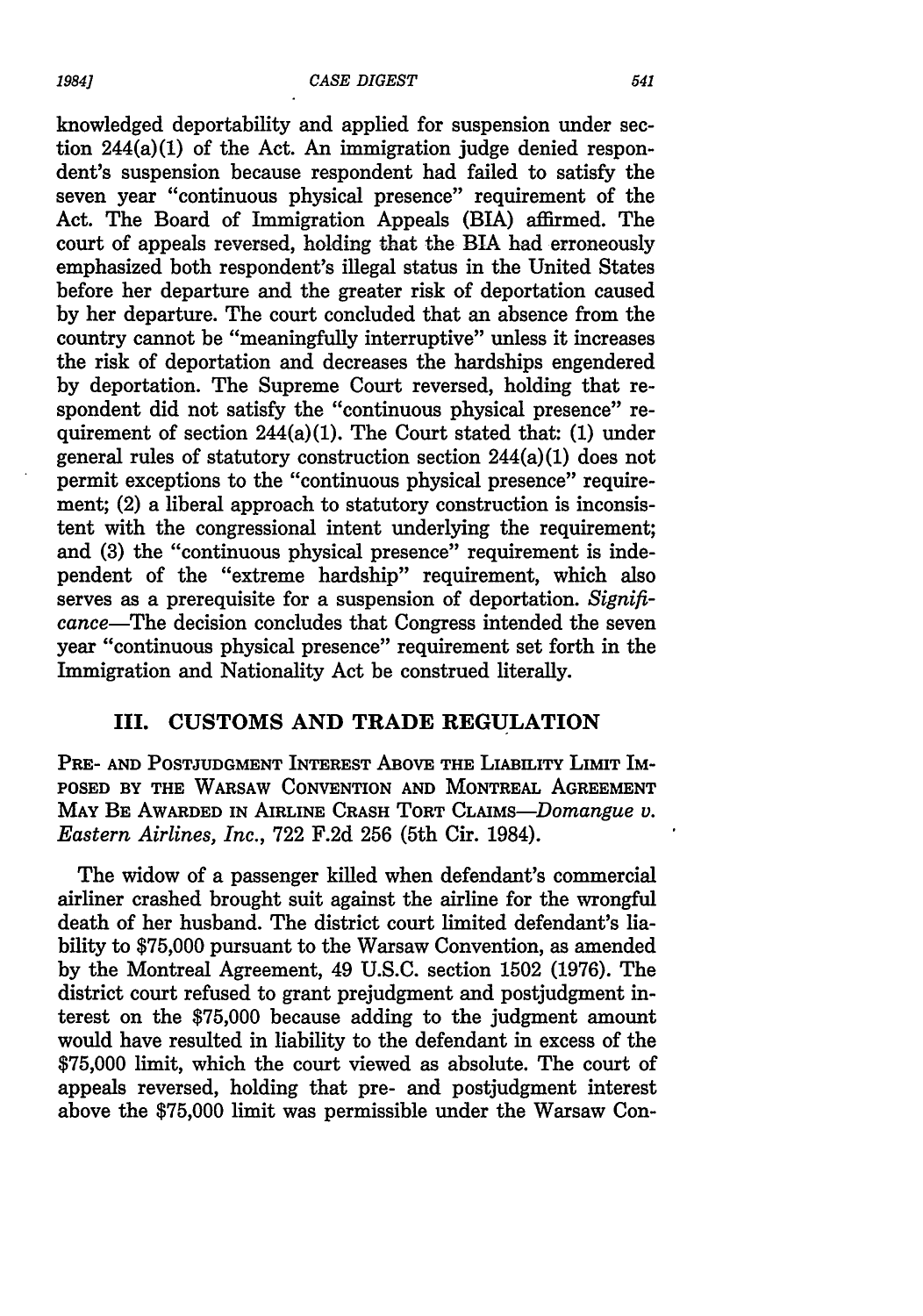vention and Montreal Agreement. The court of appeals reasoned that the Montreal Agreement, in addition to setting liability limits, was intended to increase compensation in airline crashes and encourage speedy disposition of claims; interest awards above the \$75,000 limit further these objectives. Furthermore, the court stated that the United States common law rule against award of prejudgment interest on an unliquidated tort claim did not apply because the Warsaw Convention and the Montreal Agreement are uniform international law that supplants local law. In deciding to grant an interest award, therefore, the court balanced the objective of maintaining fixed and definite liability limits for international air carriers against the objectives of speedy recovery and increasing compensation to injured parties. *Significance-The* decision marks the first time a circuit court has awarded a plaintiff interest on the maximum judgment under the Warsaw Convention and Montreal Agreement, thereby awarding total damages in excess of the \$75,000 liability limit.

**ISSUER** OF LETTER OF CREDIT **NOT** LIABLE FOR NONPAYMENT WHEN **ORIGINAL** CREDIT EXPIRED **AND TRANSACTIONS CONDUCTED ON** THE **BASIS** OF AMENDMENTS TO THE ORIGINAL CREDIT FAILED TO COMPLY WITH THEIR *TERMs-Banco Nacional de Desarrollo v. Mellon Bank,* 726 F.2d 87 (3d Cir. 1984).

A Nicaraguan bank sued for payment under a letter of credit issued by the Mellon Bank (Mellon) in favor of a Nicaraguan meat exporter (Encar). Encar had sold various shipments of meat to a Pennsylvania importer (I.B.P.). Initially, these transactions were governed expressly by Mellon's irrevocable documentary letter of credit to Encar and its advising bank (Banco Nacional). When the initial letter of credit expired, however, Encar and I.B.P. continued to do business on the basis of "amendments" Mellon made to the expired letter of credit. One amendment required I.B.P. to give written notice to Mellon that the meat had arrived in the United States as a condition to Mellon's paying Encar. I.B.P. did not notify Mellon that the shipment in dispute had arrived. As a result, Encar was never paid, and Banco Nacional brought suit to recover on Mellon's letter of credit. The district court granted summary judgment in favor of Encar on the ground that Mellon had altered impermissibly the terms of the letter of credit without Encar's approval. The court of appeals reversed, holding that nothing in the original credit obligated Mellon to pay for the disputed transaction. The court explained that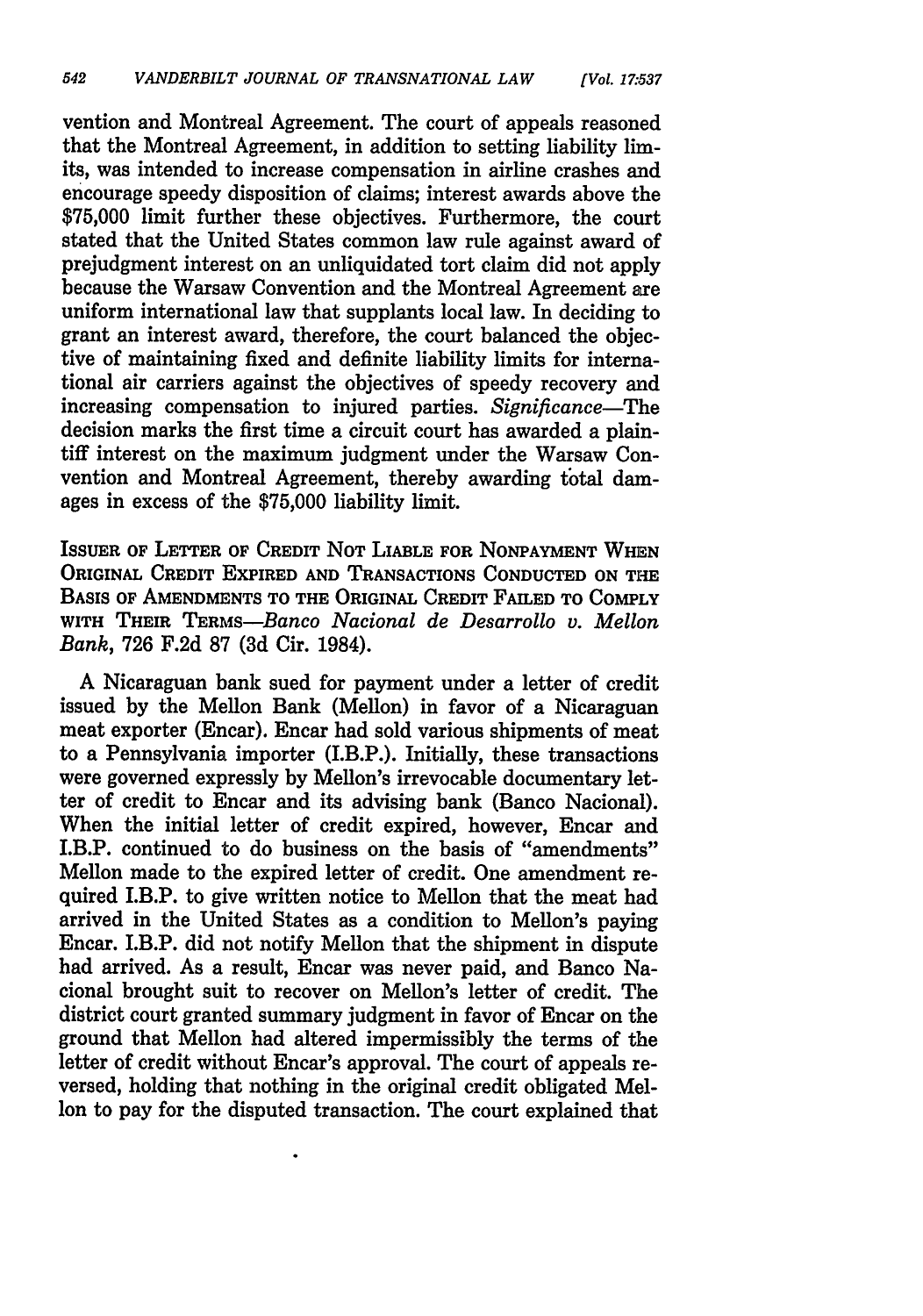because there was no letter of credit governing the disputed shipment there could not be a modification of such a letter. The court reasoned that each "amendment" to the original credit constituted merely a new offer of credit. Thus, the written notice provision in the disputed amendment was a valid condition for payment in the transaction. *Significance-The* decision emphasizes that "amendments" to an expired letter of credit are viewed as independent offers and thus may contain different terms that do not relate back to the terms of the original credit.

## **IV. FOREIGN RELATIONS**

DOMESTIC SHAREHOLDER OF FOREIGN CORPORATION **SEEKING DE-**CLARATORY **JUDGMENT AND** INJUNCTION AGAINST THE **SEIZURE** OF FOREIGN CORPORATE PROPERTY **BY THE DEFENSE** DEPARTMENT DOES **NOT STATE A** CLAIM FOR WHICH **RELIEF CAN** BE *GRANTED-Ramirez de Arellano v. Weinberger,* 724 **F.2d** 143 **(D.C.** Cir. 1983).

A Honduran corporation, its Honduran and Puerto Rican parent corporations, and the United States owner of one of the parent corporations brought suit against the Secretary of Defense claiming wrongful occupation of its real property in Honduras by United States and Honduran troops for use as a training facility for Salvadoran soldiers. The plaintiffs claimed that the Defense Department's seizure of property was unconstitutional, unauthorized by law, and a deprivation of the use and enjoyment of property without due process. Plaintiffs sought an injunction barring the Department's activities on the property, as well as a declaratory judgment and such other relief as the court deemed proper. The district court granted the defendants' motion to dismiss on two grounds: first, the suit raised a nonjusticiable political question regarding the propriety of the executive's use of military force in Honduras; and second, that adjudication of the matter would interfere with the conduct of foreign affairs and involve sensitive, confidential intergovernmental communications. The court of appeals affirmed the dismissal on different grounds, holding that, while the plaintiffs' case did not present a nonjusticiable political question, it did fail to state a claim upon which relief could be granted. The court declined to make a declaratory judgment or issue an injunction halting the Defense Department's activities on the Honduran property because such equitable relief would: (1) interfere with the conduct of United States foreign af-

*19841*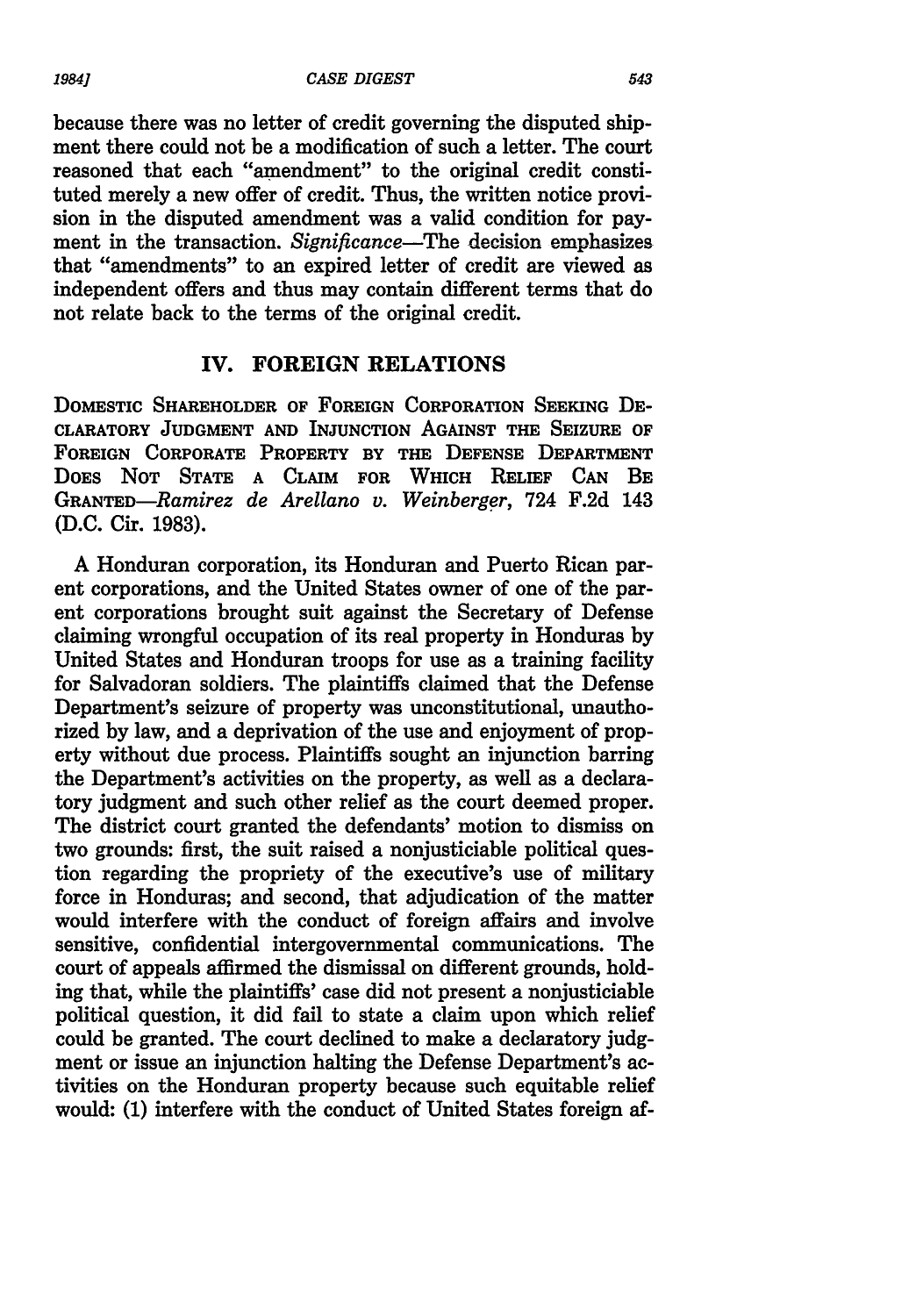fairs; (2) require continuing supervision of compliance **by** the court; **(3)** impugn Honduran law **by** insinuating the violation of that law **by** native troops; (4) necessitate the adjudication of property rights in Honduran land under Honduran law, a task better performed **by** courts of that state; and **(5)** disregard the availability to the plaintiff of a statutory means of redress under the Tucker Act, **28 U.S.C.** section 1346 **(1976 &** Supp. V **1981),** which provides monetary damages when a government agent, acting within the ordinary scope of responsibility conferred upon him **by** Congress, takes private property without express statutory authority.

Circuit Judge Wilkey dissented from the majority's conclusion that the plaintiff had failed to state a claim for relief, noting that the United States plaintiff's status as sole shareholder of the land-owning Honduran corporations gave rise to a property interest protected from unconstitutional and unlawful activity. He argued that the plaintiff's claims of unlawful seizure and the government's failure to afford him due process of law were properly adjudicable in federal court. Balancing the equities and prudential considerations, the dissent found that equitable relief in the form of an injunction or a declaratory judgment was available to the plaintiff because: **(1)** the location of the property in a foreign country did not affect the court's jurisdiction over the parties; (2) Honduran law would not be impugned **by** an equitable decree which would only adjudicate the rights of the plaintiff under United States law vis-à-vis the defendant government officials; (3) separation of powers concerns did not prevent judicial relief from unlawful or unconstitutional government action; and (4) enforcement and supervision problems were not presented absent the assumption that government forces would disobey the court's order. Finally, the dissent disputed whether the Tucker Act would apply to an unauthorized seizure as in the instant case and whether the majority more properly should have limited the plaintiff to that recovery. *Significance-The* decision demonstrates judicial reluctance to grant equitable relief in suits arising from the conduct of foreign affairs **by** the executive branch when an action for monetary recovery is available.

## **V. HUMAN RIGHTS**

**TORTURE** IS **AN INTERNATIONAL CRIME FOR WHICH PUNITIVE** DAm-**AGES MAY BE** *AWARED-Filartiga v. Peha-Irala,* **577** F. Supp.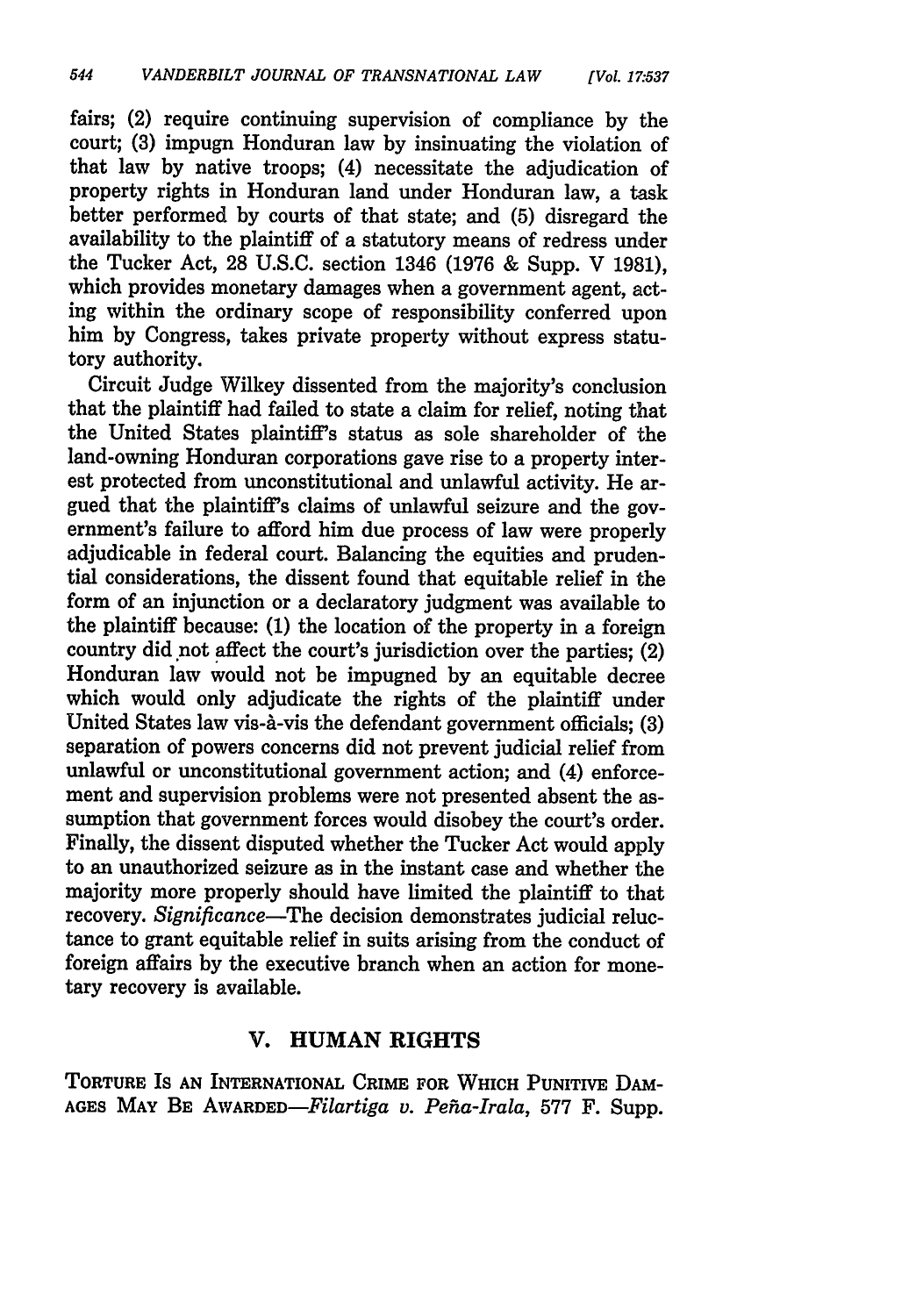*19841*

In his official capacity as a Paraguayan police official, defendant tortured and murdered another Paraguayan citizen. Paraguay refused to file criminal charges against defendant. Plaintiffs, father and sister of the victim, brought this wrongful death action under 28 U.S.C. section 1350 (1982), which gives the federal district court "original jurisdiction of any civil action by an alien for a tort, only committed in violation of the law of nations . **.. ."** On remand from the court of appeals the district court held that torture is an international crime and that punitive damages were appropriate in light of the universal abhorrence of the crime. The court observed that torture is universally condemned, although not universally prosecuted, and applied substantive international law. The court noted that international law rarely provides punitive damages, but made an award of five million dollars plus compensatory damages to each plaintiff in order to further the international objective of making torture an international crime. *Significance-The* court disregards a foreign government's policy decision, and relies on equivocal universal principles to promote an international human rights objective.

## **VI. INTERNATIONAL PATENT AND COPYRIGHT REGULATION**

REGISTRANT MAY REGISTER FOREIGN WORD TRADEMARK WHEN **ONLY** SIMILARITY TO **ENGLISH** WORD TRADEMARK IS ITS **CONNOTA-**TION-In *re Sarkli, Ltd.,* **721 F.2d 353** (Fed. Cir. **1983).**

A company applied to register the foreign word *"repechage" as* a trademark for its skin care product line. A closely related product line bore the previously registered trademark "second chance." The Trademark Trial and Appeal Board denied registration because *repechage* is the French equivalent of "second chance," and thus would elicit an identical commercial impression from purchasers educated in the French language. The court of appeals reversed, holding that mere connotation is not sufficient to establish a prima facie case to deny registration under section **2(d)** of the Lanham Trade-Mark Act, **15 U.S.C.** section **1350 (1982).** The court reasoned that the similarity of the trademarks' definitions should be weighed against the additional tests of similarity in sound and appearance established in *Sure-fit Products v. Saltzon Drapery Co.,* 254 F.2d 158 (C.C.P.A. 1958). Disregarding connotation, the court found the marks otherwise dissimilar. *Sig-*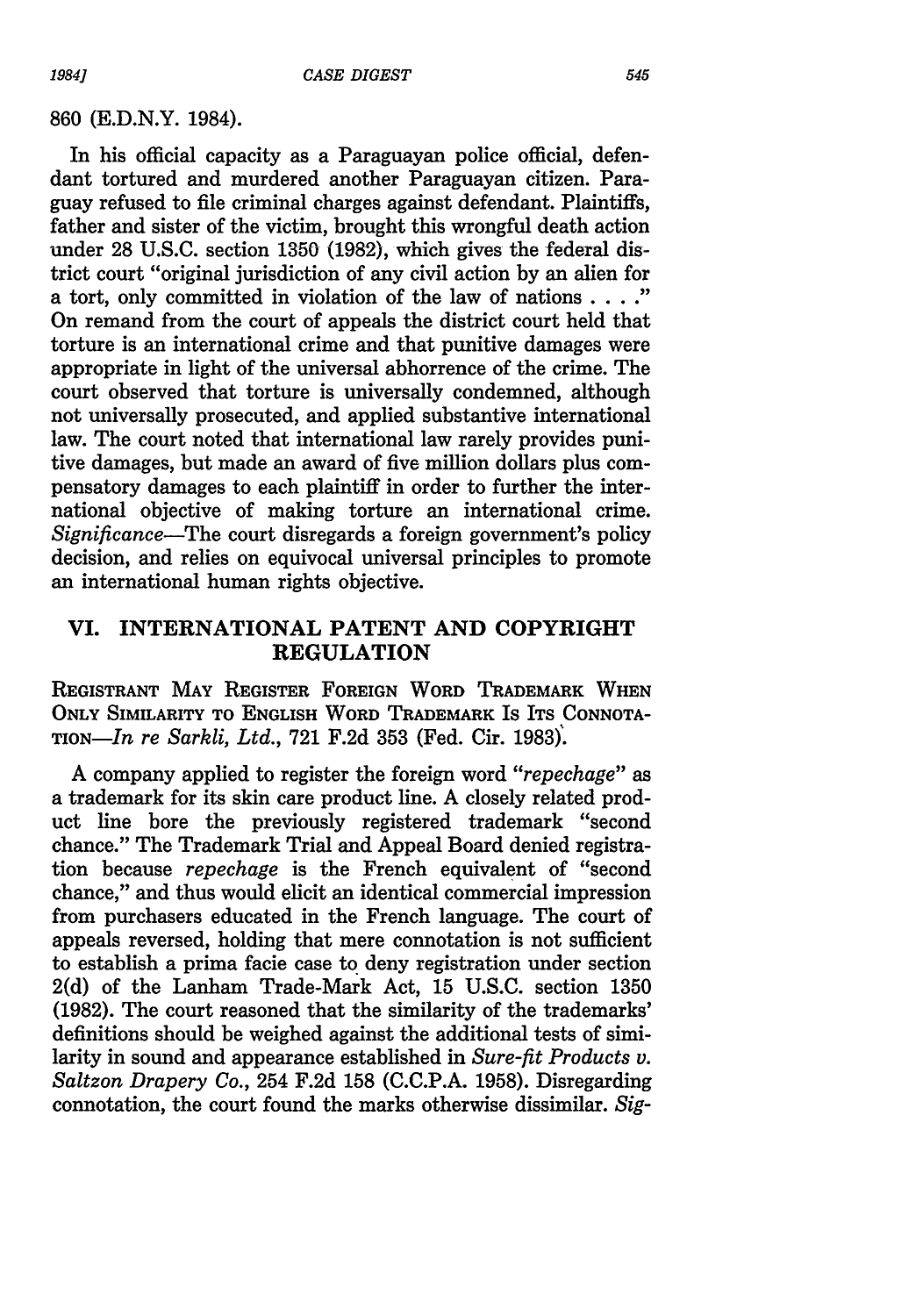*nificance-The* instant decision reaffirms that appearance, sound, *and* meaning are the criteria for determining whether a trademark is confusingly similar to a prior trademark. The decision, however, conflicts with the rule in another circuit that a trademark is confusingly similar "if it is similar in [either] sound, appearance, *or* suggestive connotation." *Watkins Products v. Sunway Fruit Products,* **311 F.2d** 496 (7th Cir. **1962)** (emphasis added).

#### **VII. JURISDICTION AND PROCEDURE**

DEFENDANTS **NEED NOT** BE ACCORDED A **JURY TRIAL IN THE COM-**MONWEALTH TRIAL COURTS OF UNITED STATES TRUST TERRITO-RIEs-Commonwealth *of the Northern Mariana Islands v. Atalig,* **723** F.2d 682 (9th Cir. 1984).

Defendant, a resident of the Northern Mariana Islands (NMI), a trust territory of the United States, was convicted of possession of marijuana in violation of a local law. The court denied defendant a jury trial because the NMI provide jury trials only in criminal cases involving offenses punishable **by** more than five years imprisonment or a two thousand dollar fine. The maximum penalty for defendant's conviction was one year imprisonment, a one thousand dollar fine, or both. Defendant appealed to the Appellate Division of the United States District Court for the NMI, which held that the fourteenth amendment guarantees a jury trial in commonwealth courts to defendants prosecuted for serious criminal offenses. The district court further held unconstitutional section **501** of the Covenant to Establish a Commonwealth of the **NMI** in Political Union with the United States (Covenant) and **5** Trust Territory Code section **501(1),** which provide that the sixth amendment right to jury trial does not apply to any action based on local law. The Ninth Circuit reversed, holding that the statutes do not violate the sixth or fourteenth amendments. The court implicitly held that the NMI were an unincorporated territory and asserted that the doctrine of territorial incorporation distinguishes between the constitutional rights of incorporated territories, which are intended for statehood, and unincorporated territories, which are not intended for statehood. In unincorporated territories a fundamental constitutional right applies **by** its own force only when the right is within those limitations upon government that are the basis of all free government. The court reasoned that although the right to jury trial was fundamental to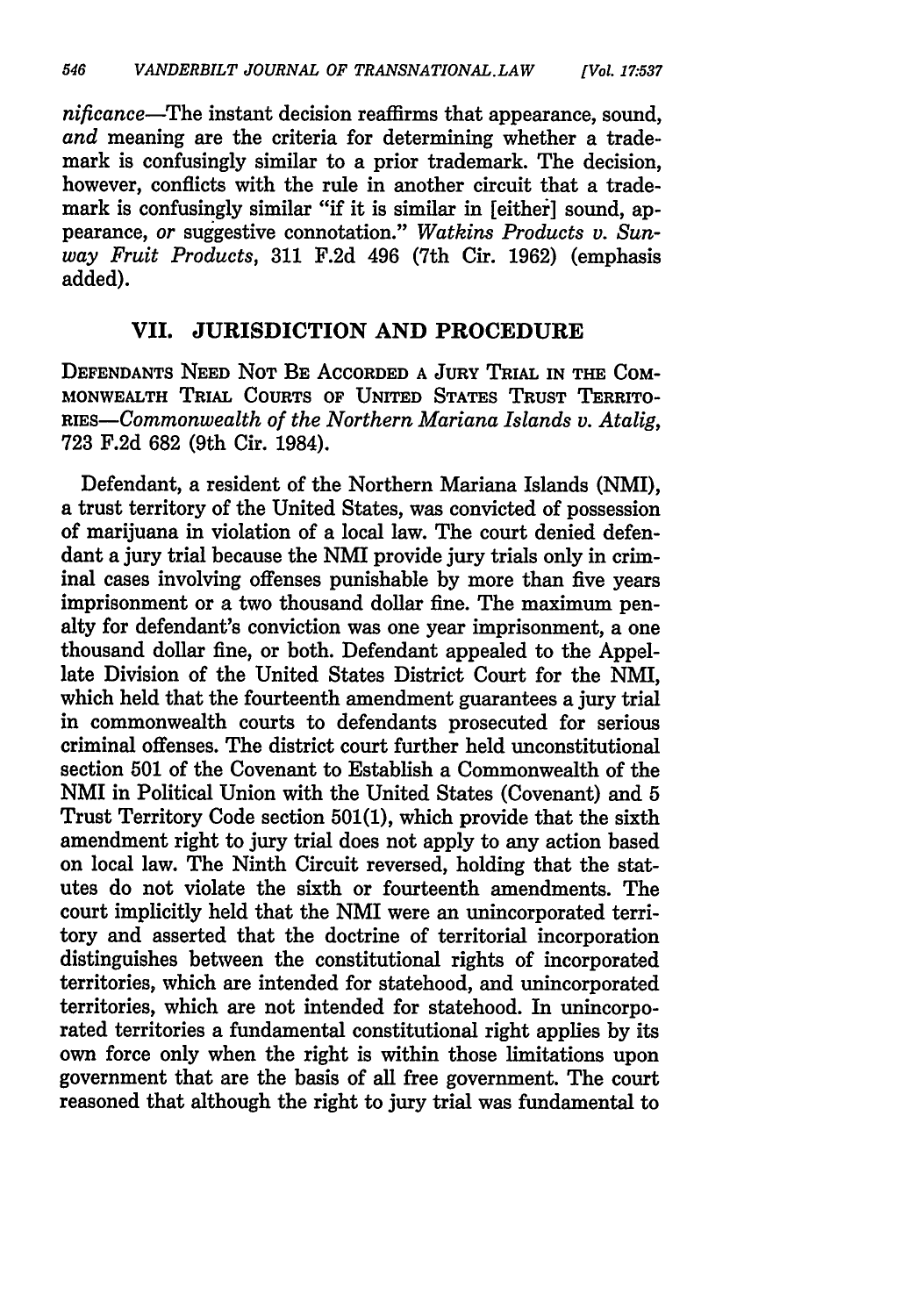the Anglo-American system of justice, it was possible to have a fair and equitable criminal justice system without juries. The court concluded that Congress should have the flexibility to determine whether a jury trial might be inappropriate in a free territory unaccustomed to common law traditions. Thus, the right to trial **by** jury is not so fundamental that it applies by its own **force** to territories. *Significance-The* decision determines that the sixth amendment right to a jury trial is not a "fundamental right" of defendants in United States trust territories.

SwIss **RESIDENT MUST COMPLY WITH ORDER TO COMPEL DISCOVERY DESPITE THE FACT THAT COMPLIANCE MAY SUBJECT HIM TO CRIMI-NAL PROSECUTION IN** SWITZERLAND-Laitram *Corp. v. Hale,* No. **C-**1189 (4th Cir. Aug. 12, 1983).

Plaintiff corporation filed suit against a United States citizen residing in Switzerland, for breach of contract and of a fiduciary duty. After the defendant refused to make himself available for deposition, the plaintiff served interrogatories and document requests by mail. The defendant objected to the interrogatories, arguing that his response could result in criminal prosecution by Swiss authorities. The district court granted the plaintiff's motion to compel answers to the interrogatories. The court of appeals denied the defendant's writ, holding that the district court had authority to compel answers to the plaintiff's interrogatories, regardless of whether the defendant was acting in good faith in light of a real danger of prosecution by Swiss authorities. The court relied primarily on *Societ6 Internationale Pour Participation Industrielles et Commerciales v. Rogers,* 357 U.S. 197 (1958), in which the Supreme Court held that a federal district court had properly dismissed plaintiff's complaint for failure to produce pretrial documents, notwithstanding a finding that Swiss criminal law forbade compliance and that plaintiff had acted in good faith. *Significance-The* case expands the doctrine of *Societ6 Internationale* to compel response to interrogatories from a defendant whose compliance is forbidden by foreign law.

**FOREIGN** CORPORATION **MUST** ANSWER **GRAND JURY SUBPOENA WHEN SUBJECT MATTER OF LITIGATION** Is RELATED **TO** CORPORA-**TION'S CONTACT WITH THE JURISDICTION-In** *re Grand Jury Subpoena Directed to Marc Rich & Co., A.G.,* No. M-11-188